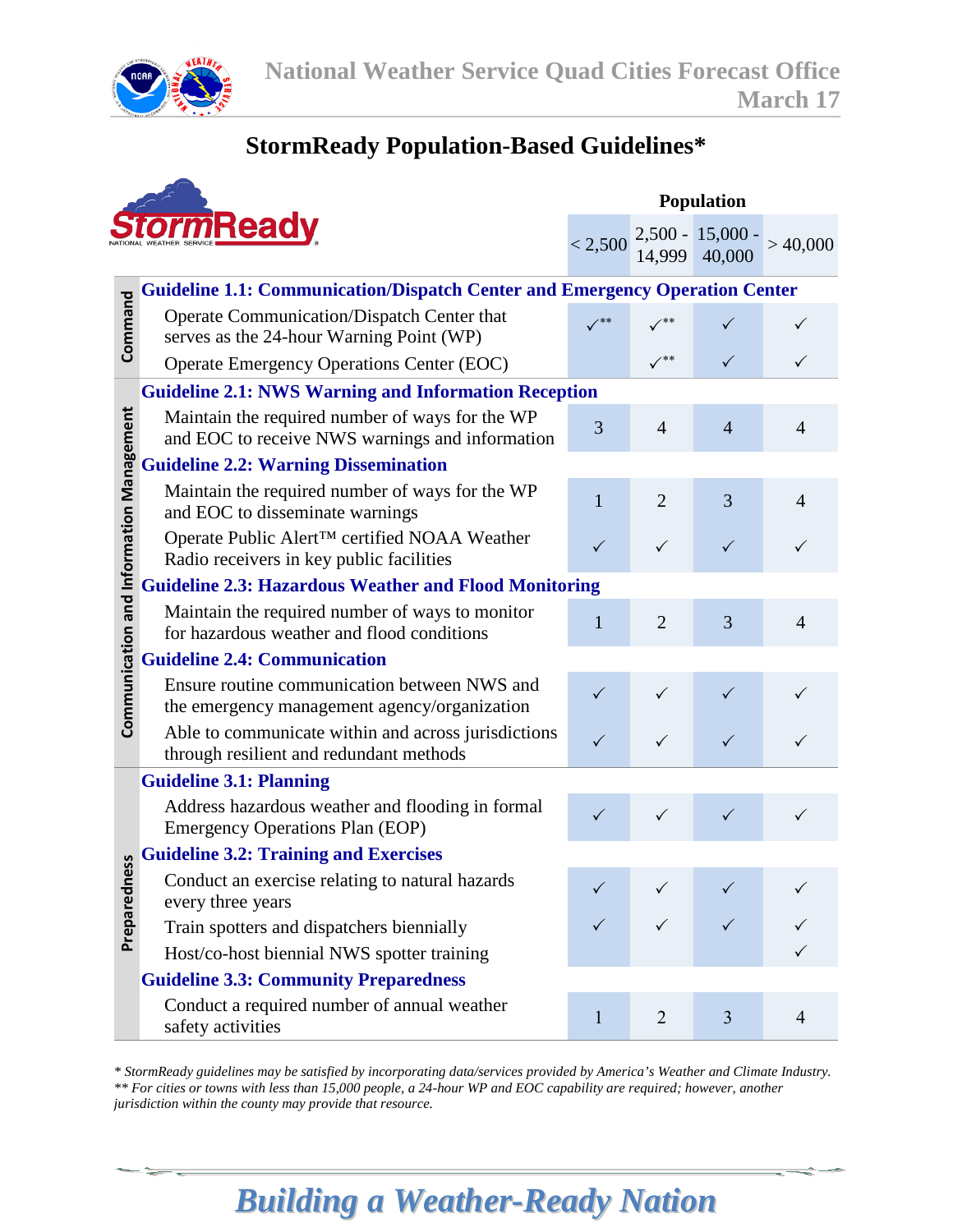

### **Guideline 1.1: Communication/Dispatch Center**

To receive recognition under the StormReady Program, an applying jurisdiction will need a Communication/Dispatch Center that serves as the 24-hour Warning Point (WP)†, has the capability to receive NWS alerts and warnings, and has the authority and ability to activate the public warning system in its area of responsibility. Typically, this WP is a law enforcement or fire department dispatching point, or a 911 call center. The Communication/Dispatch Center should have training on NWS decision support, the monitoring of hazardous weather and flood incidents, and the protocols for communicating reports to support the NWS warning decisionmaking process. This training can be accomplished through a variety of delivery methods (e.g., FEMA's Emergency Management Institute courses, COMET® MetEd courses, state or locally developed training, etc.). StormReady communities are expected to share hazardous weather and flood damage reports with their local NWS WFO. Using NWSChat or a similar communication tool is ideal for this type of coordination. At a minimum, these reports should include the type, location, and time of significant weather and flood events.

†Note: For jurisdictions without a local Communication/Dispatch Center that can serve as a 24 hour WP, another jurisdiction (e.g., county, adjacent community, state, etc.) may act in that capacity for the jurisdiction. This scenario is most likely in smaller jurisdictions (e.g., in Alaska and the U.S. territories) with less than 5,000 residents. This type of working arrangement should be addressed in both jurisdictions' plans and operational protocols. Such an arrangement might also require a standing mutual aid agreement through a memorandum of understanding (MoU) or some other formal means. The smaller jurisdiction should designate responsible officials who are able to receive warnings 24/7 from their surrogate 24-hour WP. NWS recommends the smaller jurisdiction designate several primary and backup points of contact as the responsible officials. These responsible officials should have the authority and ability to activate the public warning system in their jurisdiction in a timely manner. It is also recommended that the responsible officials in the smaller jurisdiction have a 24/7 redundant means to receive alerts, such as NOAA Weather Radio All Hazards, InteractiveNWS, and related services provided by AWCI.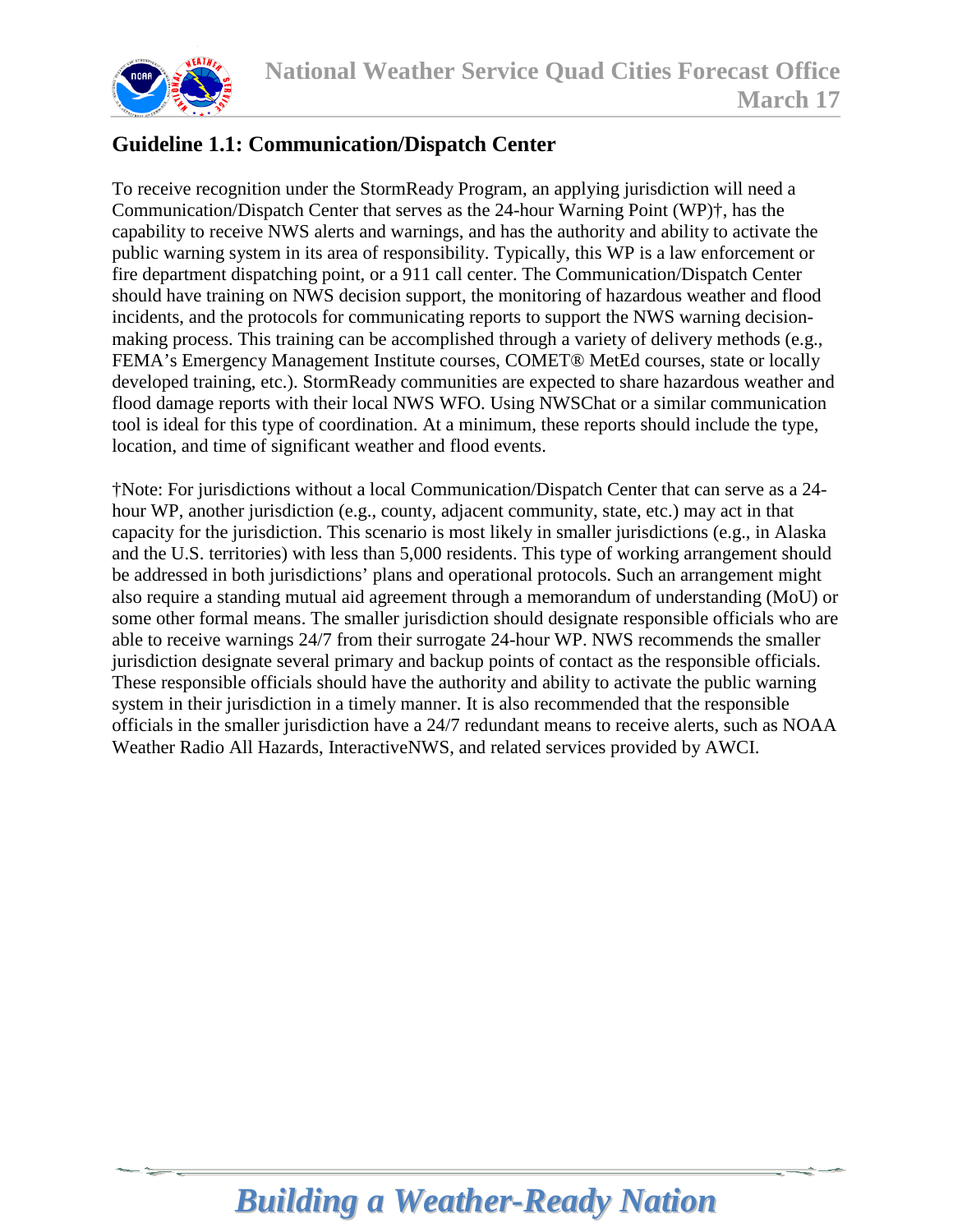

#### **Guideline 1.2: EOC**

To receive recognition under the StormReady Program, an applying jurisdiction with a population of 2,500 or more will need to establish an EOC capability. The EOC will need to be staffed during hazardous weather and flood incidents. When activated, the EOC will likely assume the Communication/Dispatch Center's warning coordination and dissemination functions. The following summarizes roles of an EOC for hazardous weather and flood incidents:

- Activated according to the EOP guidelines, which may include NWS decision support information
- May assume the Communication/Dispatch Center's warning coordination and dissemination functions
- Staffed with trained and credentialed emergency management personnel
- Has alert and warning reception capability (Guideline 2.1)
- Has ability and authority to activate the public warning system in its area of responsibility
- Maintains ability to communicate within and across jurisdictions (e.g., with other EOCs including those maintained by private organizations, Incident Command Posts, etc.) through resilient and redundant methods. Should have communication capabilities equal to or better than the Communication/Dispatch Center
- Maintains established communication links with NWS (e.g., NWSChat, phone, etc.) to relay real-time reports to support the warning decision-making process.

The physical size, staffing, and equipping of an EOC will depend on the size of the jurisdiction, resources available and anticipated incident management workload. EOCs may be organized and staffed in a variety of ways. The efficient functioning of EOCs most frequently depends on the existence of mutual aid agreements and joint communications protocols among participating agencies.

For jurisdictions without an EOC capability, another jurisdiction may act in that capacity for them. This type of working arrangement should be addressed in both jurisdictions' plans and operational protocols. Such an arrangement might also require a formal standing mutual aid agreement through a Memorandum of Understanding. The surrogate EOC should be able to perform all of the above listed functions on the behalf of the jurisdictions without an EOC capability.

Note: It is only necessary for facilities that are designated as "StormReady Communities" (reference definition in section 1.1) to have WP and EOC capabilities during business operations and/or when the facility is open to the public.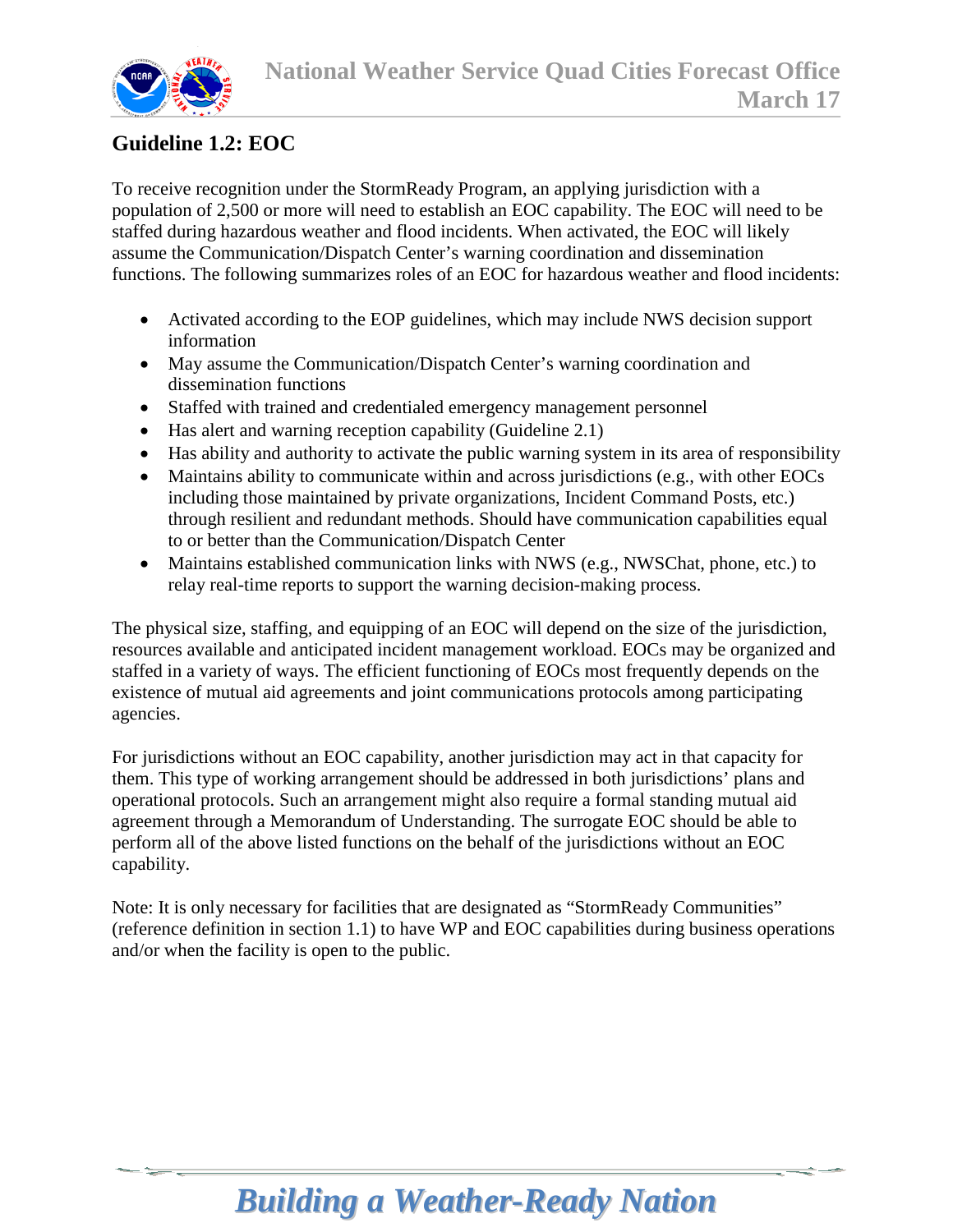

### **Guideline 2.1: NWS Warning and Information Reception**

To receive recognition under the StormReady Program, an applying jurisdiction's Communication/Dispatch Center and EOC each need multiple ways to receive NWS warnings. A combination of the following can be used by the Communication/Dispatch Center and EOC to fulfill this guideline:



- Public Alert™ certified NOAA Weather Radio receiver: Required for recognition only if within reliable reception range of a NWR transmitter
- National Warning System (NAWAS) drop: FEMA-controlled, 24-hour, continuousprivate-line telephone system used to convey warnings to federal, state and local governments, as well as the military and civilian population
- NWSChat: An instant messaging program available via the Internet used by NWS operational personnel to share critical warning decision expertise and other significant weather information
- Emergency Management Weather Information Network (EMWIN) receiver: Device that receives satellite feed and/or VHF radio transmission of NWS products
- Statewide law enforcement telecommunications: Automatic relay of NWS products on law enforcement systems
- Amateur Radio transceiver: Potential communications directly to NWS office
- Television: Access to local network or cable TV
- Alerts received through America's Weather and Climate Industry: Typically received from a provider via email, a texting service or app to a smartphone, tablet, or computer
- Wireless Emergency Alerts (WEA): A service that allows public safety authorities to use FEMA's Integrated Public Alert and Warning System (IPAWS) Open Platform for Emergency Networks (IPAWS-OPEN) to send geographically targeted, text-like wireless emergency alerts to the public
- Local Radio: Emergency Alert System, LP1/LP2
- Internet monitoring capability, including social media such as Facebook and Twitter
- NOAA Weather Wire drop: Satellite downlink data feed from NWS.
- Other Communications channel: For example, active participation in a state-run warning network, two-way, local emergency responder radio network, etc.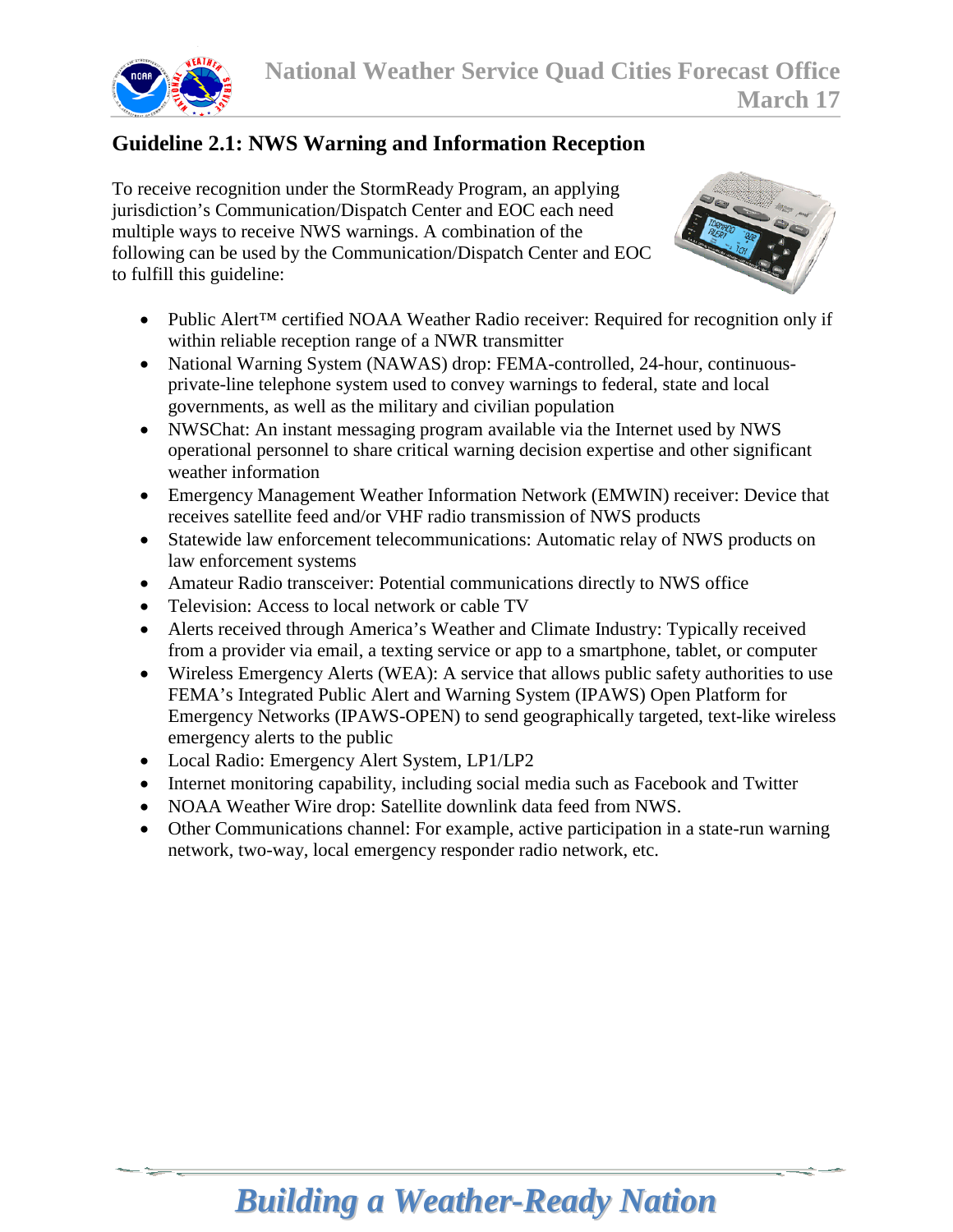

#### **Guideline 2.2: Warning Dissemination**

A jurisdiction's Dispatch/ Communication Center and EOC each need authority and ability to activate the public warning system. A combination of the following can fulfill this guideline:

- Cable and/or broadcast television audio/video EAS overrides
- Local flood warning systems with no single point of failure
- Plan for siren/megaphone notification on emergency vehicles
- Outdoor warning sirens
- Other local alert broadcast system
- Local pager/texting system
- WEA capability throughout the jurisdiction
- Social media account and plan for usage
- Amateur Radio Operator network (Ham Radio)
- Telephone mass notification system
- Telephone tree to critical facilities
- Coordinated jurisdiction-wide radio network
- Service provided by AWCI
- Other, please explain
- For Counties, a countywide communication network that ensures the flow of information between all cities and towns within its borders. This includes acting as the surrogate WP and/or EOC for jurisdictions without those capabilities.

In addition to the above, when in reliable range of a transmitter, Public Alert™ certified NOAA Weather Radio receivers are required in key public facilities:

- Required Locations: Communication/Dispatch Center serving as the 24-hour WP
	- EOC
	- City Hall
	- Public School Superintendent office

Recommended Locations: • Courthouses

- 
- Public libraries
- Hospitals
- All schools
- Fairgrounds, parks and recreation areas\*
- Public utilities\*
- Large-event venues, e.g., arenas, stadiums, etc.\*
- Transportation departments\*
- Nursing homes/Assisted living facilities\*
- Harbor Masters' Offices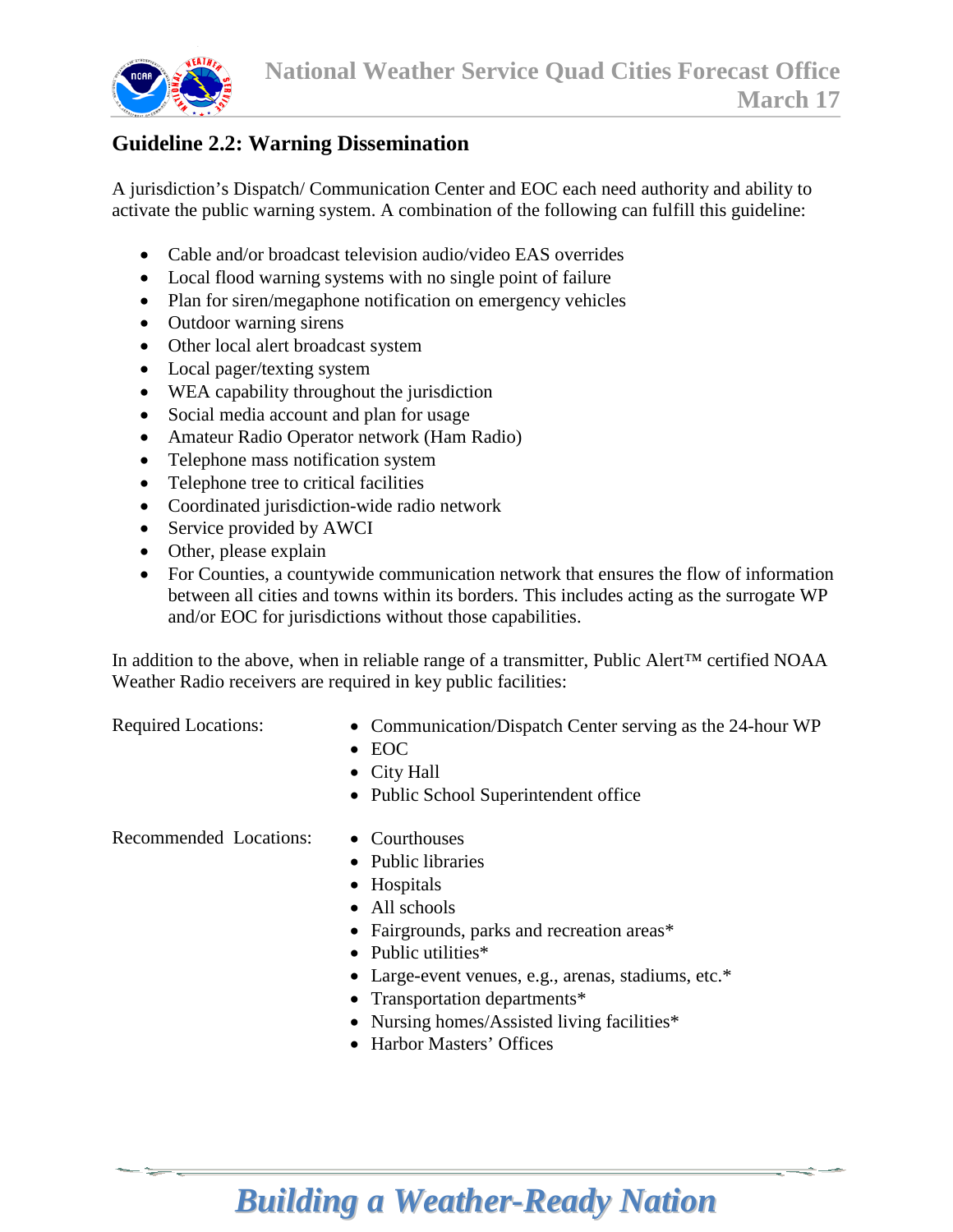

### **Guideline 2.3: Hazardous Weather and Flood Monitoring**

A jurisdiction's Dispatch/ Communication Center and EOC each need the ability to monitor for hazardous weather and flood conditions. Staff should have a basic understanding of weather and flood data, and information systems. Examples include Doppler weather radar, hydrographs, roadway condition sensors, etc. Understanding how to use hazardous weather and flood monitoring tools enhances the situation awareness of the Communication/Dispatch Center and EOC. It also strengthens the coordination with the NWS, other jurisdictions, the news media and the public. A combination of the following fulfills this guideline:

- NWSChat
- Internet
- Video camera system
- Television/radio
- Two-way radio
- EMWIN
- Hazardous weather and flood monitoring systems provided by AWCI
- Local systems for weather monitoring, e.g., roadway sensors, levee/dam sensors
- Locally owned and operated weather radar
- Lightning detection network

#### **Guideline 2.4: Communication**

To facilitate close working relationships, the jurisdiction's emergency management program leader should routinely communicate with his/her local NWS WFO. NWS officials should also routinely communicate with the emergency management officials in their CWFA. Typically this will occur during incident operations between the Communication/Dispatch Center and the local NWS WFO. This communication also might occur through joint preparedness activities, conferences or other events. Annual meetings are encouraged, in-person or virtually. If a jurisdiction chooses to use services provided by AWCI, the WFO will interact/coordinate with the jurisdiction's service provider in the same way it would interact with the applicant or StormReady community once recognized.

In addition to the above examples, jurisdictions should have an interoperable communications network that ensures the ability to communicate within and across jurisdictions through resilient and redundant methods. Resiliency is the ability of communications systems to withstand and continue to perform after damage or loss of infrastructure. Redundancy can be the duplication of services or the ability to communicate through diverse, alternative methods when standard capabilities suffer damage.

During an incident within a jurisdiction, this integrated approach links the operational and support units of the various organizations to maintain communications connectivity and situation awareness. When a single incident covers a large geographical area, multiple local emergency management and incident response agencies may be required. This may include nongovernmental organizations and private-sector organizations. Effective cross-jurisdictional coordination using processes and systems is critical in this situation.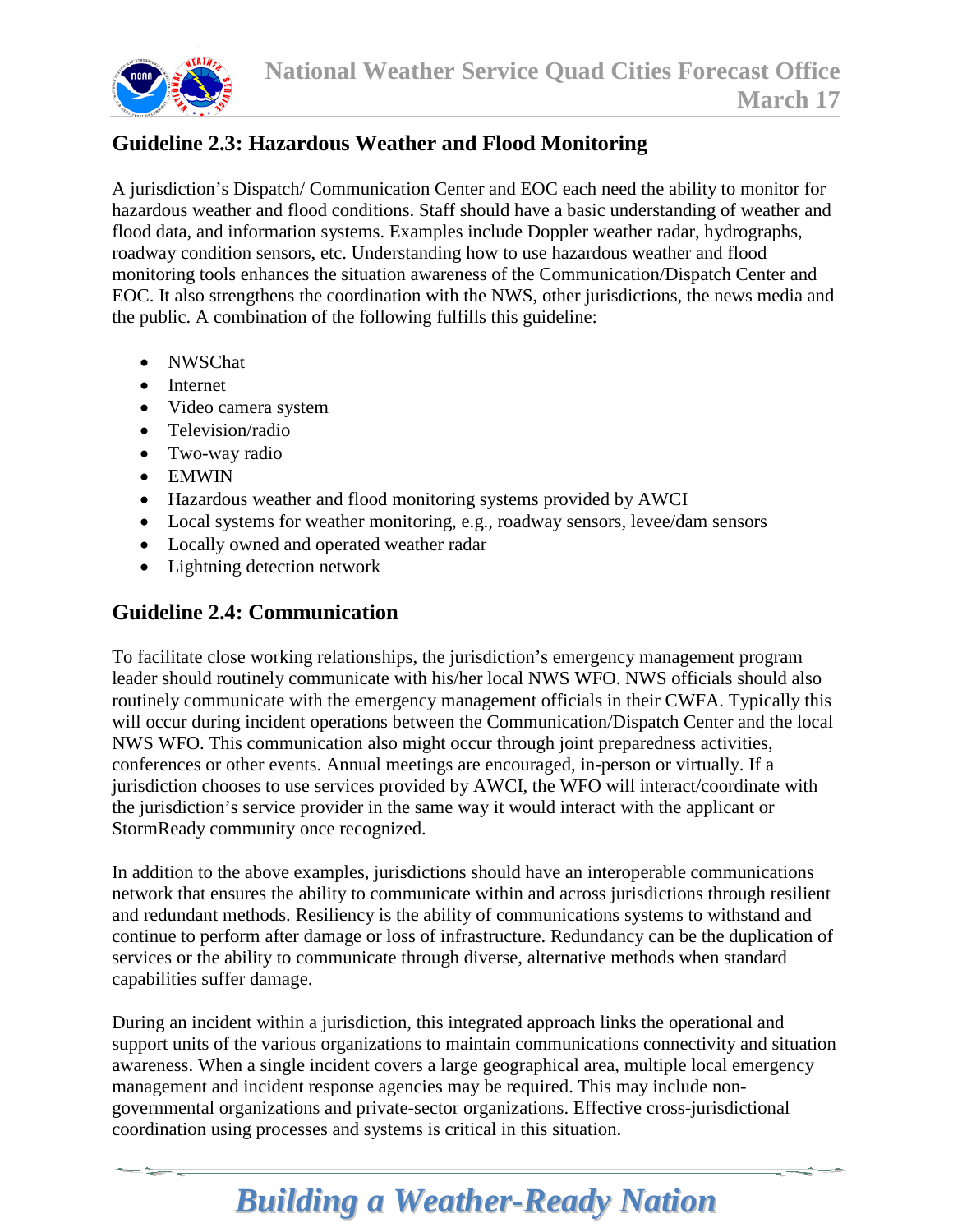

#### **Guideline 3.1: Planning**

An applying jurisdiction should address hazardous weather and flooding in its formal EOP. Ideally, hazardous weather and flooding is also addressed in the community's Local Hazards Mitigation Plan. The EOP should:

- Identify hazards and provide a risk assessment
- Detail Communication/Dispatch Center procedures relating to natural hazards
- Specify EOC activation criteria and deactivation procedures
- Identify flood prone areas, set procedures to prevent citizens from entering those areas, and set evacuation protocols and procedures
- Establish SKYWARN weather spotter activation criteria and reporting procedures
- Specify criteria and procedures for activation of public warning systems
- Provide contact information for all jurisdictional agencies and response partners
- Maintain the ability to assess significant hazardous weather and flood incidents through an After Action Review and evolve emergency response planning accordingly

#### **Guideline 3.2: Training and Exercises**

An applying jurisdiction should conduct an exercise (tabletop, functional, or full-scale) relating to natural hazards at least every three years. Participation in a multi-jurisdiction exercise (e.g., state, regional, federal, etc.) may fulfill this requirement. It is not necessary for your local NWS office to participate in the exercise but NWS participation is encouraged when feasible. Exercises should test and evaluate functions contained in the EOP. The following exercise types may be conducted to fulfill this guideline:

Conduct training for Communication/Dispatch Center and EOC staff (e.g., dispatchers) at least once every two years. The Communication Center should receive training on the following:

- Understanding NWS decision support services
- Monitoring hazardous weather and flood incidents
- Using protocols for communicating hazardous weather and flood incident impacts and damage to inform the NWS' warning decision making.

Any training tool (e.g., web module, Webinar, presentation, instruction manual) can fulfill this guideline though local NWS WFO participation in the development and implementation of the training is desirable. Typically this training can be accomplished by attending a class for SKYWARN weather spotters conducted by the local NWS WFO. StormReady communities are expected to share hazardous weather and flood reports with their local NWS WFO. Using NWSChat or a similar communication tool is ideal for this type of coordination. At a minimum, these reports should include the type, location, and time of significant weather and flood events. An applying jurisdiction also needs to conduct training for SKYWARN weather spotters at least once every two years. Typically this guideline is handled by the local NWS WFO through inperson training classes open to the public and with support from the emergency manager. All jurisdictions larger than 40,000 people are encouraged to host/co-host a spotter training session at least once every two years.